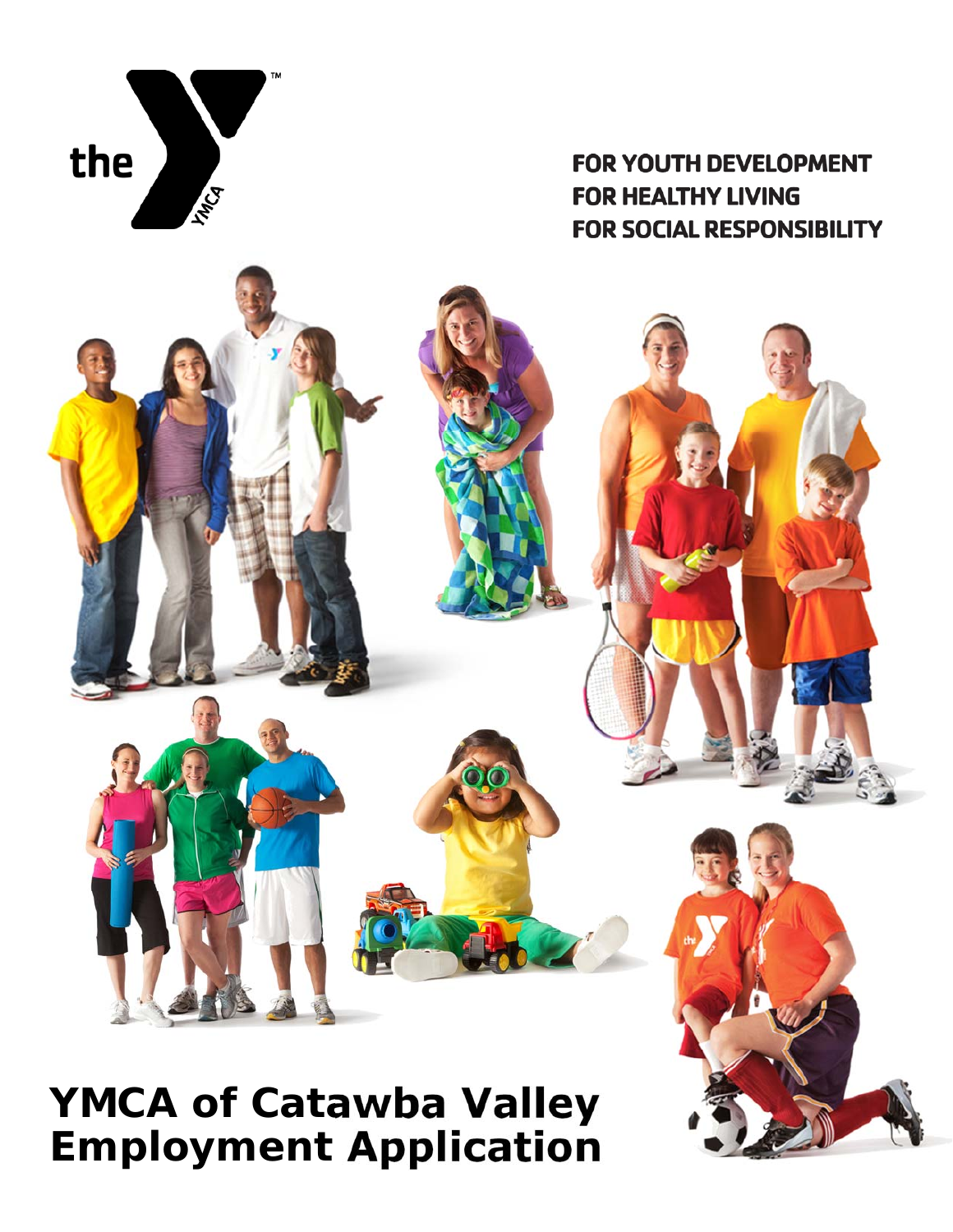

#### **YMCA of Catawba Valley Application for Employment**

#### FOR YOUTH DEVELOPMENT **FOR HEALTHY LIVING FOR SOCIAL RESPONSIBILITY**

#### **PLEASE READ BEFORE COMPLETING THIS APPLICATION**

This association is an Equal Opportunity Employer and does not discriminate in the recruitment, hiring, and conditions of employment on the basis of race, color, religion, national origin, sex, marital status, disability, age or veteran status. No question on this application is intended to secure information to be used in a discriminatory manner. Your completed application will be reviewed carefully, but its receipt does not imply that you will be employed. Employment consideration necessitates that you meet all minimum qualifications required for the position for which you are applying. Applications will remain active for 30 days after the completion date.

The YMCA of Catawba Valley views protecting children and youth as an integral part of our mission. We have a zero tolerance for child abuse in our organization. All employees are required to complete child abuse training prior to employment through Praesidium.

All candidates will be required to pass a criminal background check and pre-employment drug screen prior to being offered employment.

### **PERSONAL DATA**

| Name<br>First<br>Middle |                                                                       |  |           | Last                                    | Cell |       |                                                                                                                                                                                                                                  |
|-------------------------|-----------------------------------------------------------------------|--|-----------|-----------------------------------------|------|-------|----------------------------------------------------------------------------------------------------------------------------------------------------------------------------------------------------------------------------------|
| Address                 |                                                                       |  |           | City                                    |      | State | Zip in the set of the set of the set of the set of the set of the set of the set of the set of the set of the<br>Set of the set of the set of the set of the set of the set of the set of the set of the set of the set of the s |
|                         |                                                                       |  |           | Last 4 digits of social                 |      |       | (for Praesidium training)                                                                                                                                                                                                        |
|                         | Are you 18 years of age or over?  □ Yes<br>Dates of Military Service: |  | $\Box$ No | Are you a veteran? $\Box$ Yes $\Box$ No |      |       |                                                                                                                                                                                                                                  |

Are you authorized to work in the United States? □Yes □No (If hired, you will be required to furnish proof of employment eligibility)

Names used during prior employment

*Maiden Name, Other Surnames, etc.*

# **GENERAL INFORMATION**

Position Applied for Branch/Location □ Full-time □ Part-time □ Temporary Date available for employment Number 2012 Acceptable salary range Notice required Have you previously worked for any YMCA? □ Yes □ No If so, dates Location Have you ever pled quilty to or been convicted of a criminal offense?  $\Box$  Yes  $\Box$  No If yes, please give dates and circumstances  $\overline{a}$  $\overline{a}$ 

Have you ever failed to be re-employed, ever been involuntarily discharged, fired or asked to resign a position? □ Yes □ No If yes, please give dates and circumstances

 $\overline{a}$ 

 $\overline{a}$ 

List names of relatives, friends, or acquaintances employed by this association and their relationship to you  $\overline{a}$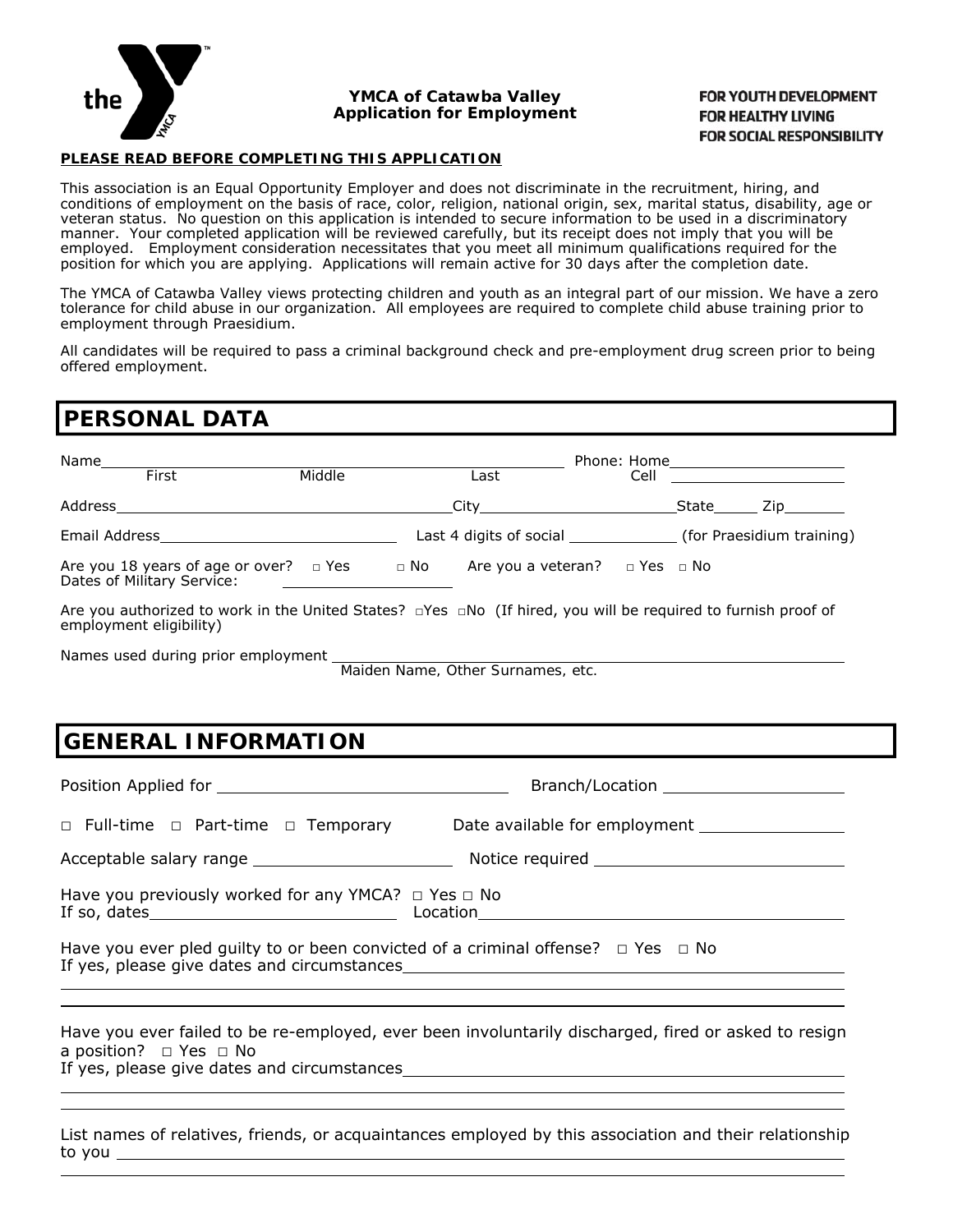**EMPLOYMENT HISTORY List all positions you have held beginning with most recent, including self-employment and volunteer work. Attach separate sheet if needed.**

| Phone <b>Example 2018</b> Supervisor Name and Title <b>Example 2018</b> Supervisor Name and Title |  |  |  |  |  |  |
|---------------------------------------------------------------------------------------------------|--|--|--|--|--|--|
| Job Title_________________________Starting Salary_______________________________                  |  |  |  |  |  |  |
|                                                                                                   |  |  |  |  |  |  |
|                                                                                                   |  |  |  |  |  |  |
|                                                                                                   |  |  |  |  |  |  |
|                                                                                                   |  |  |  |  |  |  |
| May we contact this employer? $\Box$ Yes $\Box$ No                                                |  |  |  |  |  |  |
| What did you like most about this job?                                                            |  |  |  |  |  |  |

| Job Title_________________________Starting Salary_______________Current/Ending Salary_________________________ |  |  |  |  |  |  |
|----------------------------------------------------------------------------------------------------------------|--|--|--|--|--|--|
|                                                                                                                |  |  |  |  |  |  |
|                                                                                                                |  |  |  |  |  |  |
|                                                                                                                |  |  |  |  |  |  |
|                                                                                                                |  |  |  |  |  |  |
| May we contact this employer? $\Box$ Yes $\Box$ No                                                             |  |  |  |  |  |  |
|                                                                                                                |  |  |  |  |  |  |

|                                                                                                                                                                                                                                  |  |  | City______________________State___________ Zip____________ |  |  |  |
|----------------------------------------------------------------------------------------------------------------------------------------------------------------------------------------------------------------------------------|--|--|------------------------------------------------------------|--|--|--|
|                                                                                                                                                                                                                                  |  |  |                                                            |  |  |  |
|                                                                                                                                                                                                                                  |  |  |                                                            |  |  |  |
|                                                                                                                                                                                                                                  |  |  |                                                            |  |  |  |
|                                                                                                                                                                                                                                  |  |  |                                                            |  |  |  |
|                                                                                                                                                                                                                                  |  |  |                                                            |  |  |  |
| Reason for Leaving<br>Notation of the Manuscript Contract of the Manuscript Contract of the Manuscript Contract of the Manuscript Contract Oriental District Contract Oriental District Contract Oriental District Contract Orie |  |  |                                                            |  |  |  |
| May we contact this employer? $\Box$ Yes $\Box$ No                                                                                                                                                                               |  |  |                                                            |  |  |  |
| What did you like most about this job?                                                                                                                                                                                           |  |  |                                                            |  |  |  |
|                                                                                                                                                                                                                                  |  |  |                                                            |  |  |  |

# **PERSONAL REFERENCES (Please include ONE relative; NO former employers)**

| Name | Address | Phone | Relationship to<br>Applicant | How Long<br>Known? |
|------|---------|-------|------------------------------|--------------------|
|      |         |       |                              |                    |
|      |         |       |                              |                    |
|      |         |       |                              |                    |
|      |         |       |                              |                    |